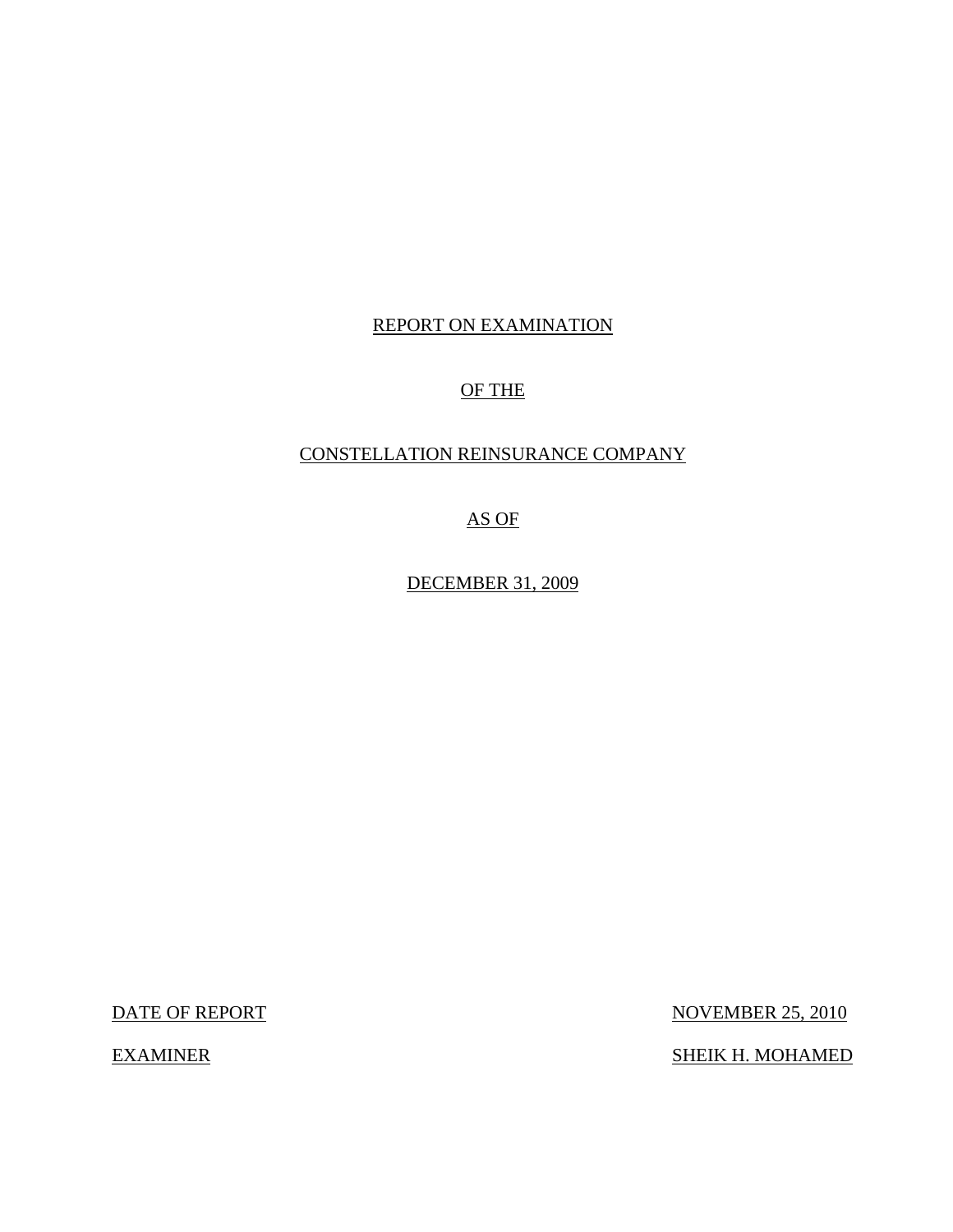## TABLE OF CONTENTS

### ITEM NO. PAGE NO.

| 1. | Scope of examination                                                                                                                                             | $\overline{2}$         |
|----|------------------------------------------------------------------------------------------------------------------------------------------------------------------|------------------------|
| 2. | <b>Description of Company</b>                                                                                                                                    | 3                      |
|    | A. Management<br>B. Territory and plan of operation<br>C. Reinsurance<br>D. Holding company system<br>E. Significant operating ratios<br>F. Accounts and records | 5<br>6<br>7<br>9<br>10 |
| 3. | <b>Financial statements</b>                                                                                                                                      | 11                     |
|    | A. Balance sheet<br>B. Underwriting and investment exhibit<br>C. Capital and surplus account                                                                     | 11<br>12<br>13         |
| 4. | Losses and loss adjustment expenses                                                                                                                              | 13                     |
| 5. | Compliance with prior report on examination                                                                                                                      | 14                     |
| 6. | Summary of comments and recommendations                                                                                                                          | 15                     |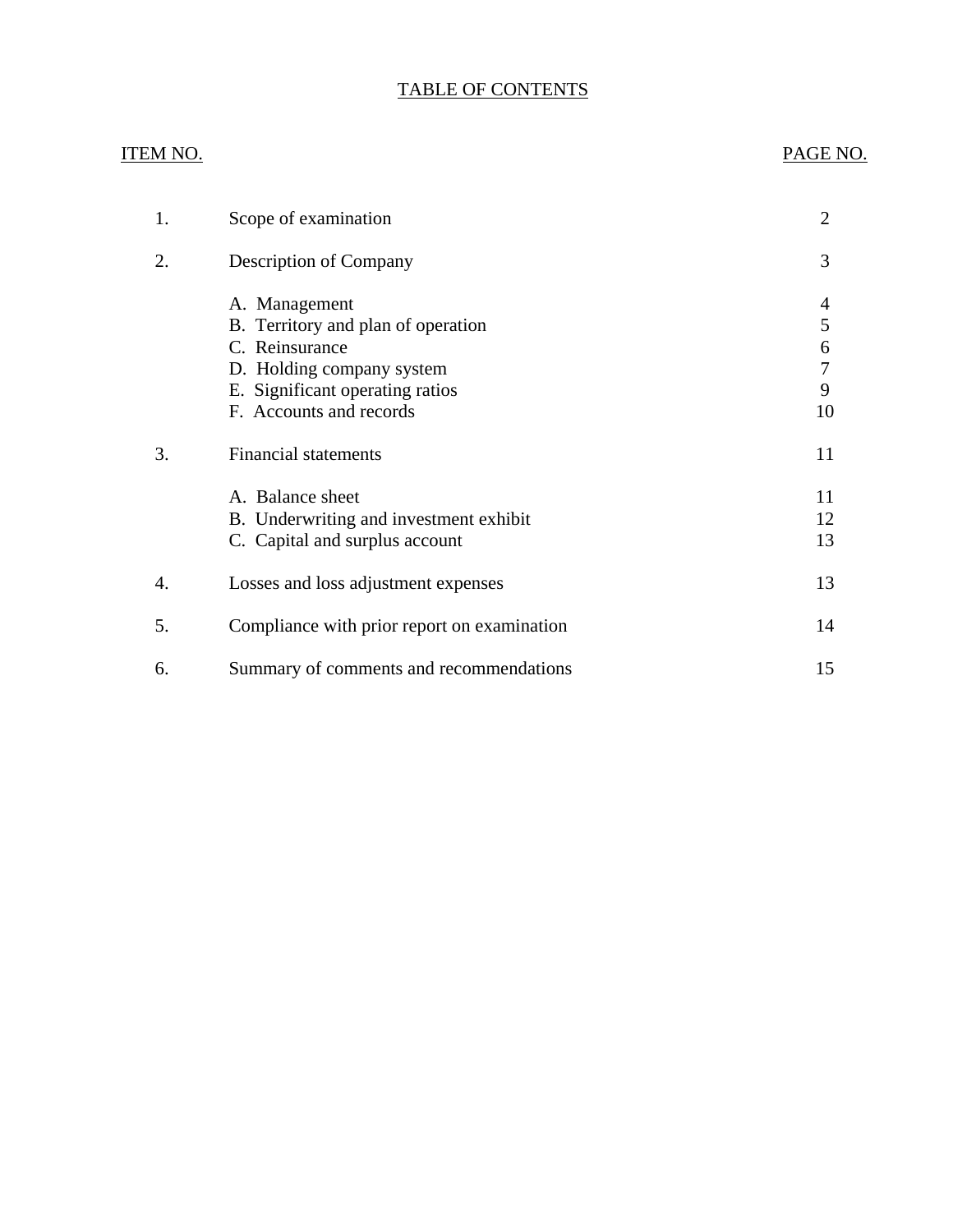

STATE OF NEW YORK INSURANCE DEPARTMENT 25 BEAVER STREET NEW YORK, NEW YORK 10004

November 25, 2010

Honorable James J. Wrynn Superintendent of Insurance Albany, New York 12257

Sir:

Pursuant to the requirements of the New York Insurance Law, and in compliance with the instructions contained in Appointment Number 30524 dated May 18, 2010, attached hereto, I have made an examination into the condition and affairs of Constellation Reinsurance Company as of December 31, 2009, and submit the following report thereon.

Wherever the designations "the Company" or "Constellation" appear herein without qualification, they should be understood to indicate Constellation Reinsurance Company.

Wherever the term "Department" appears herein without qualification, it should be understood to mean the New York Insurance Department.

The examination was conducted at the Company's administrative office located at 200 Metro Center Blvd., Suite 8, Warwick, RI 02886.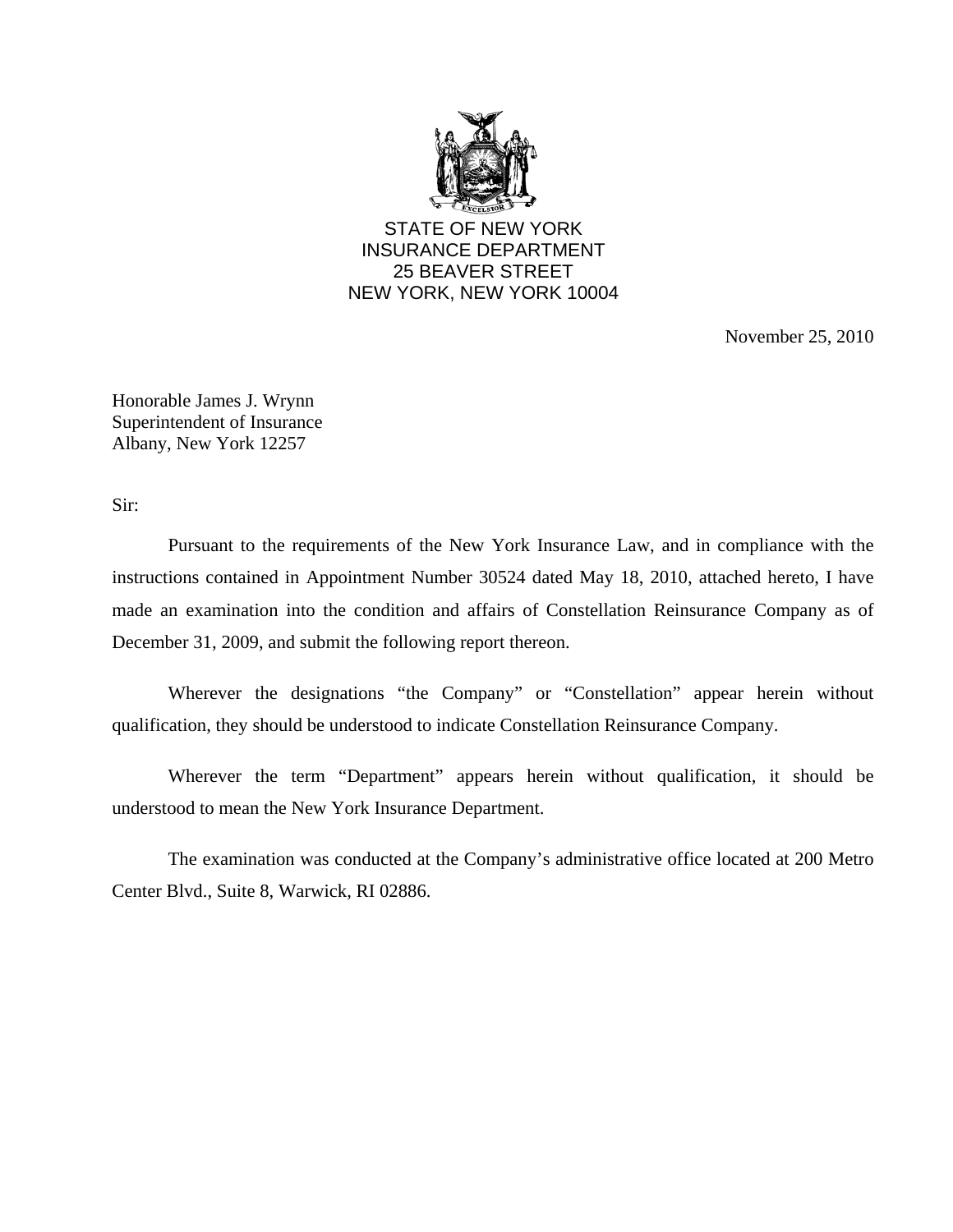### 1. **SCOPE OF EXAMINATION**

<span id="page-3-0"></span>The Department has performed a single-state examination of Constellation Reinsurance Company*.* The previous examination was conducted as of December 31, 2004. This examination covered the five-year period from January 1, 2005 through December 31, 2009. Transactions occurring subsequent to this period were reviewed where deemed appropriate by the examiner.

This examination was conducted in accordance with the National Association of Insurance Commissioners ("NAIC") Financial Condition Examiners Handbook ("Handbook"), which requires that we plan and perform the examination to evaluate the financial condition and identify prospective risks of the Company by obtaining information about the Company including corporate governance, identifying and assessing inherent risks within the Company and evaluating system controls and procedures used to mitigate those risks. This examination also includes assessing the principles used and significant estimates made by management, as well as evaluating the overall financial statement presentation, management's compliance with Statutory Accounting Principles and annual statement instructions when applicable to domestic state regulations.

All financially significant accounts and activities of the Company were considered in accordance with the risk-focused examination process.

This examination report includes a summary of significant findings for the following items as called for in the Financial Condition Examiners Handbook of the NAIC:

> Company history Corporate records Management and control Fidelity bonds and other insurance Territory and plan of operation Growth of Company Loss experience Reinsurance Accounts and records Statutory deposits Financial statements Summary of recommendations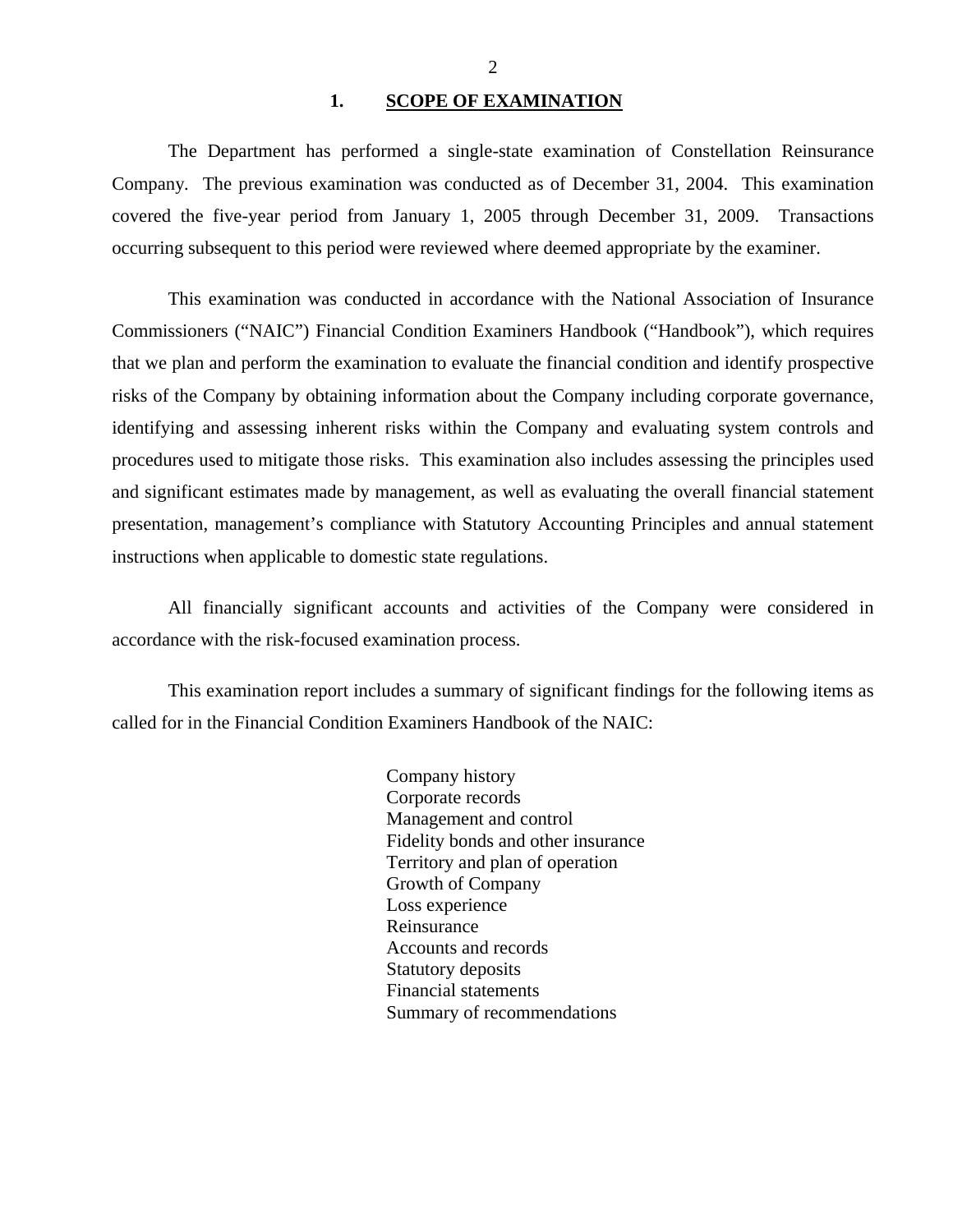<span id="page-4-0"></span>A review was also made to ascertain what action was taken by the Company with regard to comments and recommendations contained in the prior report on examination.

This report on examination is confined to financial statements and comments on those matters that involve departures from laws, regulations or rules, or that are deemed to require explanation or description.

### **2. DESCRIPTION OF COMPANY**

Constellation Reinsurance Company was incorporated under the laws of the State of New York on June 1, 1977 and commenced business on July 1, of the same year. The Company, which was a wholly-owned subsidiary of the Great American Insurance Company of Cincinnati, Ohio was sold on October 1, 1977 to Ticor 130 Inc., a subsidiary of Santa Fe Pacific Corporation.

On February 24, 1987, the Supreme Court of the State of New York issued an order placing Constellation in liquidation pursuant to Article 74 of the New York Insurance Law and appointed the superintendent of insurance of the State of New York as liquidator. The Company was in liquidation under the supervision of the Liquidation Bureau of the Department from February 24, 1987 to November 6, 1992.

On July 13, 1992, with the consent of the court, the Department approved a plan of reorganization of Constellation, terminating the liquidation and reinstating its license. On November 6, 1992, the Company, with a total capital and surplus of \$250,000, was acquired by Centre Reinsurance Holdings (Delaware), Ltd., a Delaware corporation. Simultaneous with the acquisition, Centre Reinsurance Holdings (Delaware), Ltd. contributed an additional \$2,250,000 to the Company's capital and surplus. Pursuant to the terms of a stock purchase agreement dated November 6, 1992, the Company allocated \$2,350,000 to capital, consisting of 100,000 shares of common stocks at par value of \$23.50 per share and \$150,000 to contributed surplus.

On January 30, 2009, Sun Gulf Holdings, Inc. acquired 100% of the Company. Sun Gulf Holdings, Inc. is ultimately owned by Enstar Group, Ltd.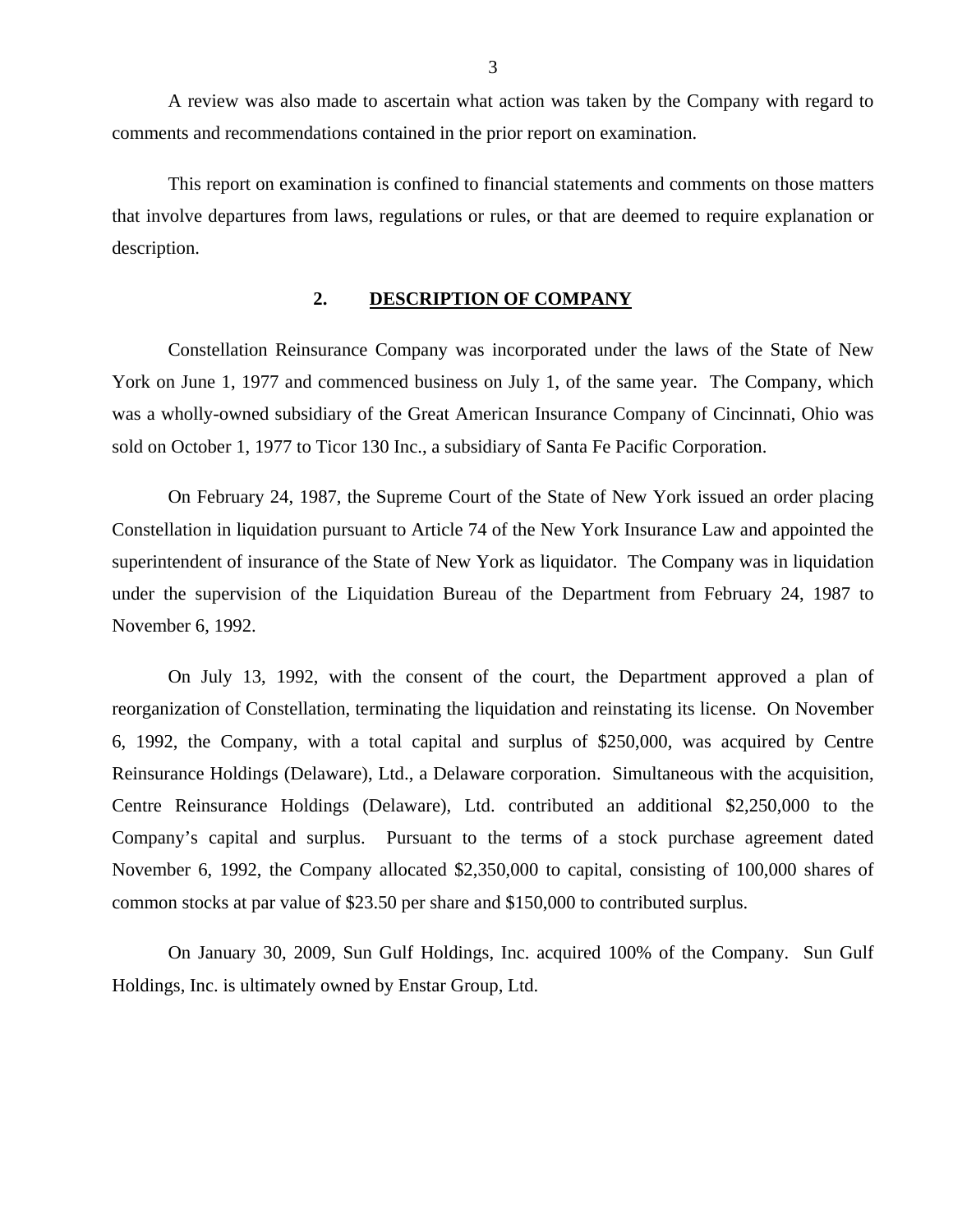## A. Management

Pursuant to the Company's charter and by-laws, management of the Company is vested in a board of directors consisting of not less than thirteen nor more than twenty members. At December 31, 2009, the board of directors was comprised of the following thirteen members:

| Name and Residence  | <b>Principal Business Affiliation</b>                      |
|---------------------|------------------------------------------------------------|
| Thomas J. Balkan    | Vice President, Secretary, and Authorized House Counsel,   |
| Clearwater, FL      | Enstar (US) Inc.                                           |
| Jay Banskota        | Vice President,                                            |
| St. Petersburg, FL  | Enstar (US) Inc.                                           |
| Robert B. Carlson   | <b>Executive Vice President,</b>                           |
| East Greenwich, RI  | Enstar (US) Inc.                                           |
| Rudy A. Dimmling    | Managing Director,                                         |
| Westbury, NY        | The Princeton Partnership                                  |
| Joseph P. Follis    | Senior Vice President,                                     |
| Holland, PA         | Enstar (US) Inc.                                           |
| Andrea J. Giannetta | Vice President and Reinsurance Counsel,                    |
| Providence, RI      | Enstar (US) Inc.                                           |
| James Grajewski     | <b>Executive Vice President,</b>                           |
| Tierra Verde, FL    | Enstar (US) Inc.                                           |
| Mark A. Kern        | Senior Reinsurance Analyst,                                |
| New York, NY        | Enstar (US) Inc.                                           |
| Teresa M. Reali     | Senior Accountant,                                         |
| Cranston, RI        | Enstar (US) Inc.                                           |
| Raymond M. Rizzi    | Vice President,                                            |
| Warwick, RI         | Enstar (US) Inc.                                           |
| Richard C. Ryan     | Executive Vice President, Controller, and Treasurer,       |
| Bradenton, FL       | Enstar (US) Inc.                                           |
| Donna L. Stolz      | Executive Vice President and Chief Administrative Officer, |
| Tampa, FL           | Enstar (US) Inc.                                           |
| Karl J. Wall        | President and Chief Operating Officer,                     |
| Tierra Verde, FL    | Enstar (US) Inc.                                           |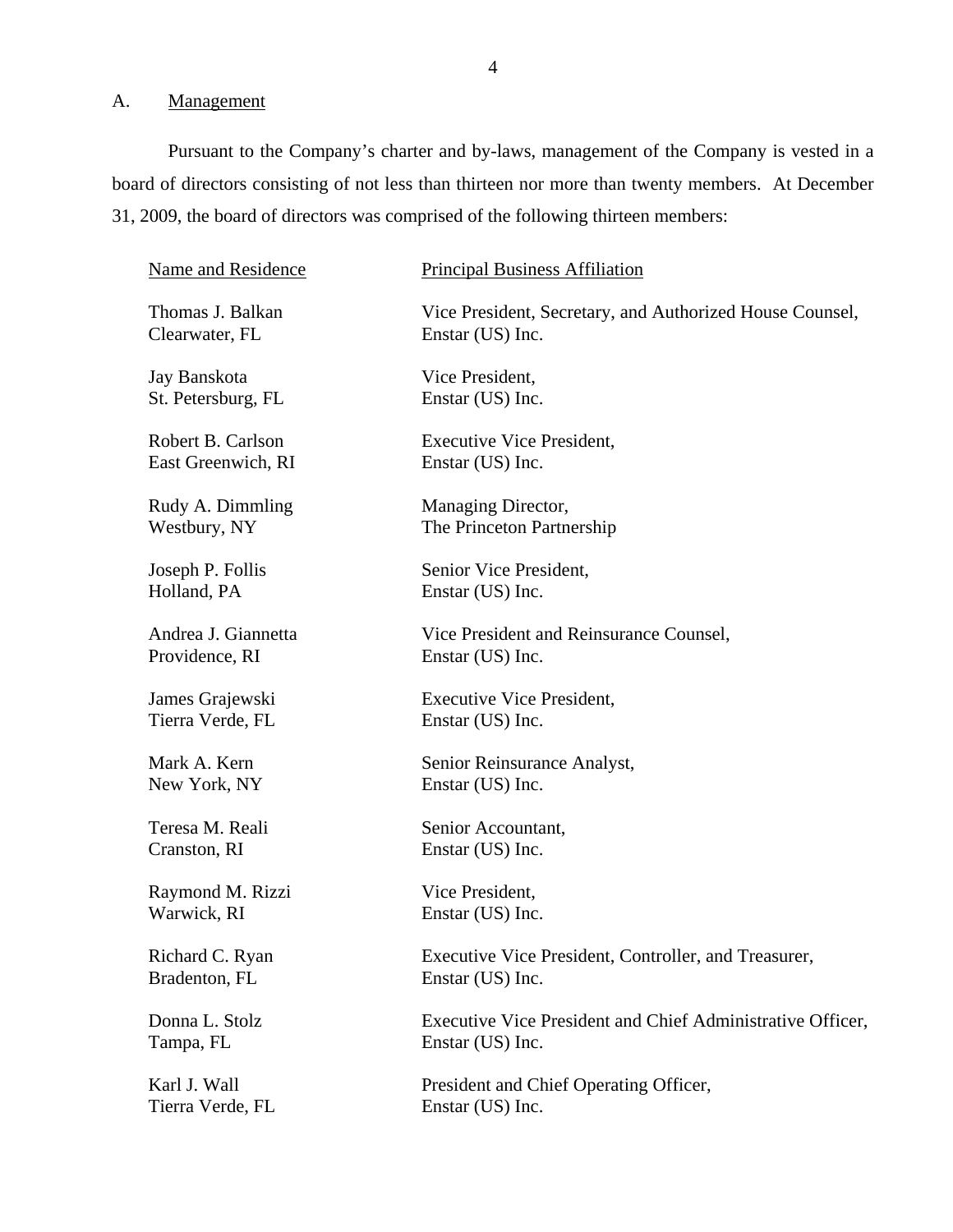<span id="page-6-0"></span>A review of the minutes of the board of directors' meetings held during the examination period indicated that the meetings were generally well attended and each board member has an acceptable record of attendance.

According to the Company's by-laws, the board is required to meet four times during each calendar year. During the years under examination the board conducted less than the required number of meetings.

It is recommended that the board of directors hold the requisite number of regular meetings as set forth in its by-laws. A similar comment was included in the prior report on examination.

As of December 31, 2009, the principal officers of the Company were as follows:

Name Title

Thomas J. Balkan Secretary Robert B. Carlson Treasurer Joseph P. Follis Vice President Andrea J. Giannetta Vice President

Karl J. Wall **President and Chief Executive Officer** 

### B. Territory and Plan of Operation

As of December 31, 2009, the Company was licensed to write business in New York only. The Company has not written any business since its plan of reorganization and termination of liquidation transpired in 1992.

As of the examination date, the Company was authorized to transact the kinds of insurance as defined in the following numbered paragraphs of Section 1113(a) of the New York Insurance Law:

| Pa <u>ragraph</u> | Line of Business              |
|-------------------|-------------------------------|
| 3                 | Accident & health             |
| 4                 | Fire                          |
| 5                 | Miscellaneous property damage |
| 6                 | Water damage                  |
| 7                 | Burglary and theft            |
| 8                 | Glass                         |
| Q                 | Boiler and machinery          |
|                   |                               |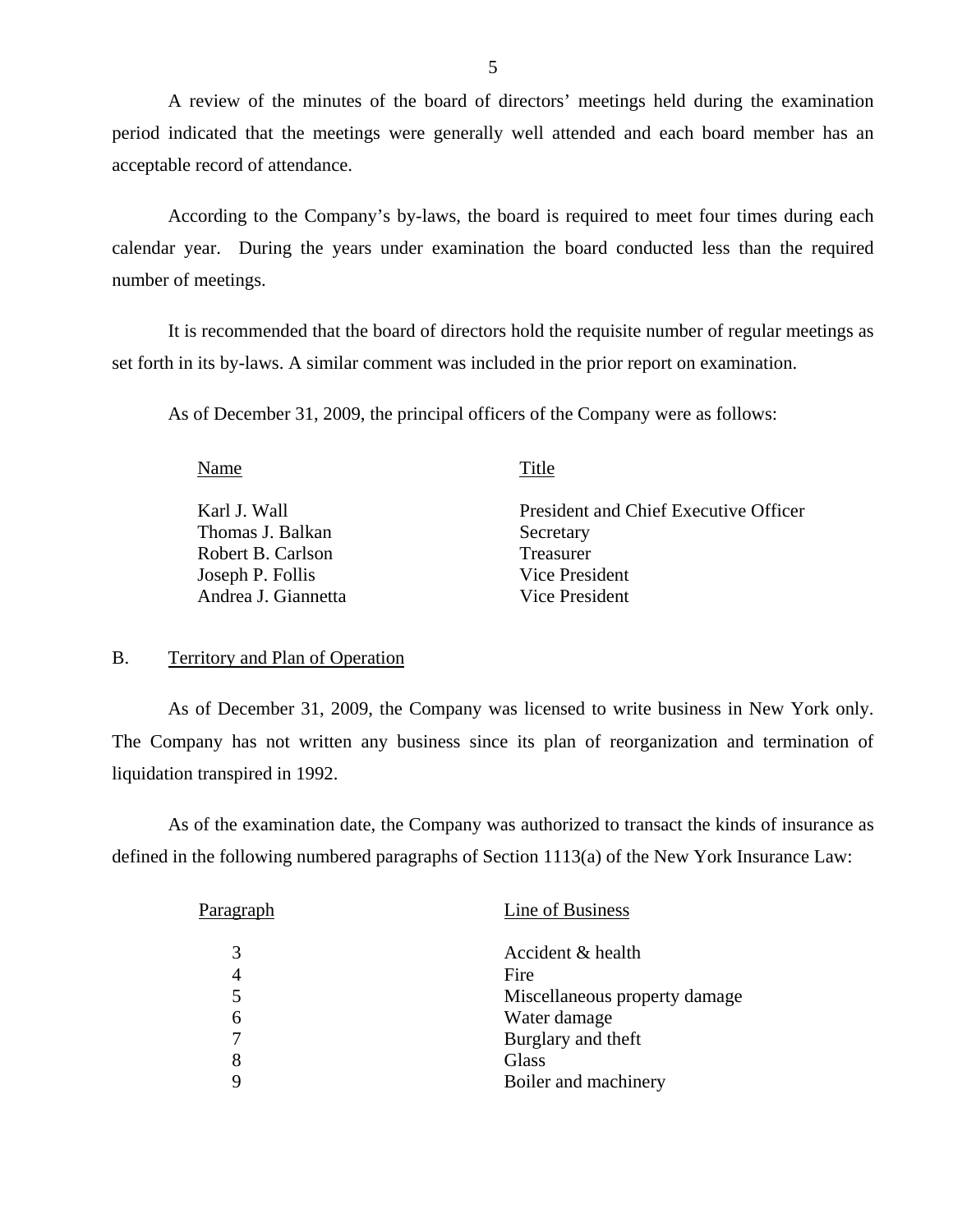<span id="page-7-0"></span>

| P <u>aragraph</u> | Line of Business                               |
|-------------------|------------------------------------------------|
| 10                | Elevator                                       |
| 11                | Animal                                         |
| 12                | Collision                                      |
| 13                | Personal injury liability                      |
| 14                | Property damage liability                      |
| 15                | Worker's compensation and employer's liability |
| 16                | Fidelity and surety                            |
| 17                | Credit                                         |
| 19                | Motor vehicle and aircraft physical damage     |
| 20                | Marine and inland marine                       |
| 21                | Marine protection and indemnity                |

The Company was also licensed to write such workers' compensation insurance as may be incidental to coverages contemplated under paragraphs 20 and 21 of Section 1113(a) of the New York Insurance Law, including insurances described in the Longshoremen's and Harbor Workers' Compensation Act, (Public Law No.  $803, 69<sup>th</sup>$  Congress), as amended.

Based on the lines of business for which the Company is licensed and the Company's current capital structure, and pursuant to the requirements of Articles 13 and 41 of the New York Insurance Law, the Company is required to maintain a minimum surplus to policyholders in the amount of \$2,200,000.

### C. Reinsurance

The Company was in liquidation under the jurisdiction of the New York State superintendent of insurance from 1986 to 1992 and ceased underwriting new business in 1986. In November 1992, the Company emerged from the liquidation proceedings and entered into a loss portfolio transfer agreement ("LPT Agreement") with Centre Reinsurance Company of New York ("Reinsurer"), whereby the reinsurer agreed to assume 100% of the Company's outstanding losses and allocated loss adjustment expenses on business written prior to February 24, 1987 (the date the order of liquidation was entered with the Supreme Court of the State of New York) and all unallocated loss adjustment expenses associated with the run-off of the Company's obligations. The initial consideration paid by the Company was \$208 million and the maximum limit of liability was \$305 million; the initial estimated gross liability was \$295 million. The agreement provided that the limit of liability may be increased pursuant to an "Expansion of Limit" clause, which provided that the limit is increased

6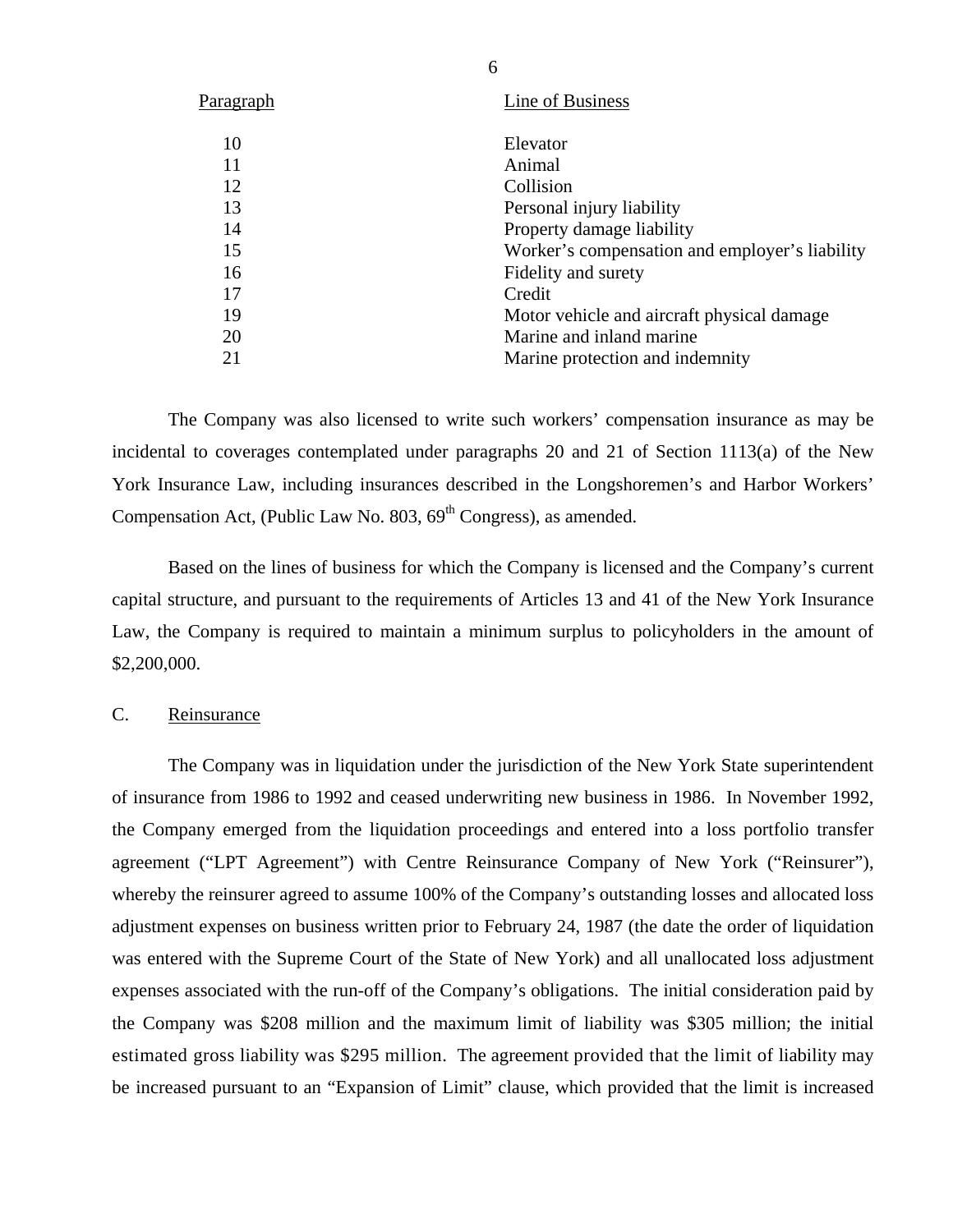<span id="page-8-0"></span>by the balance, if positive, of 90% of the initial consideration plus retrocessions recovered by the reinsurer less 100% of the losses and administration expenses paid by the reinsurer plus interest.

Subsequent to the effective date of the agreement, the Reinsurer merged with Zurich Reinsurance (North America) Incorporated ("ZRNA"). In addition, the Company also assigned its rights to all other retrocessional recoveries to ZRNA. On September 6, 2001, the agreement was novated to Centre Insurance Company ("CICO").

With the Department's approval, all of the issued and outstanding shares of capital stock of the Company were sold to Sun Gulf Holdings Incorporated on January 30, 2009. As part of the transaction, CICO and the Company commuted the LPT Agreement effective January 29, 2009, pursuant to which, CICO paid the Company \$4,321,454.

### Department Regulation 141 Commutation Plans

In its filed annual statement as of December 31, 2002, the Company reported itself insolvent in the amount of \$10,232,161. Therefore, its minimum required surplus to policyholders of \$2,200,000 was impaired in the amount of \$12,432,161. Pursuant to the provisions of Section 1310 of the New York Insurance Law, the Company was required to present a plan to eliminate the impairment.

On June 5, 2003, the Company submitted a commutation plan ("the Plan") pursuant to Section 1321 of the New York Insurance Law and Department Regulation 141. Pursuant to the terms of the Plan, the Company offered to commute its assumed reinsurance obligations at 100% of paid losses and 60% of case reserves. The Plan was approved by the Department on January 27, 2004. The Company subsequently paid a total of \$24 million to the various reinsureds that accepted the Plan to satisfy \$37 million in payable balances, resulting in a savings of \$13 million and eliminating the reported impairment.

### D. Holding Company System

On January 30, 2009, Sun Gulf Holdings, Inc. acquired 100% of the Company. Sun Gulf Holdings, Inc. is ultimately owned by Enstar Group, Ltd.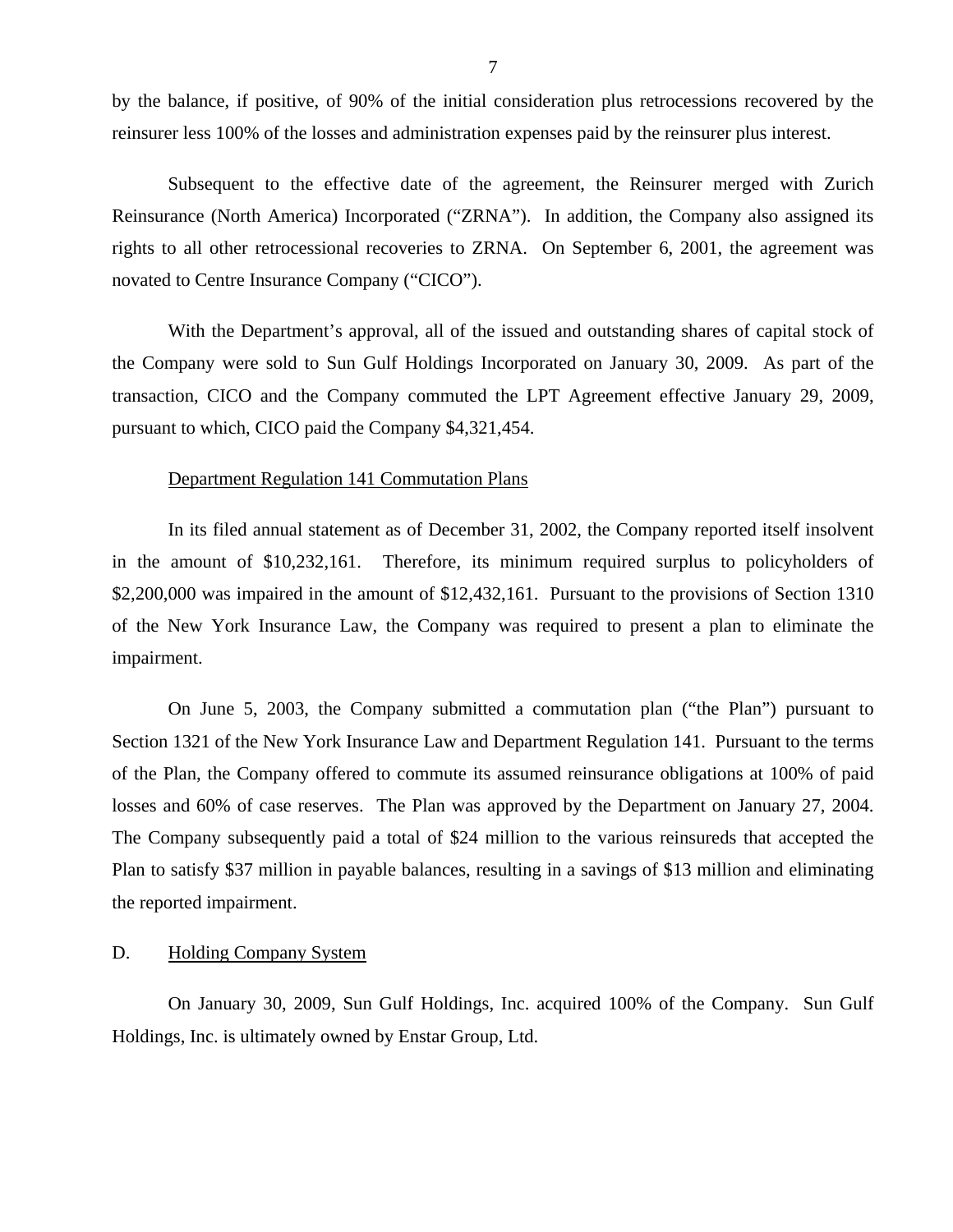A review of the holding company registration statements filed with this Department indicated that such filings were complete and were filed in a timely manner pursuant to Article 15 of the New York Insurance Law and Department Regulation 52.

The following is a chart of the holding company system at December 31, 2009:

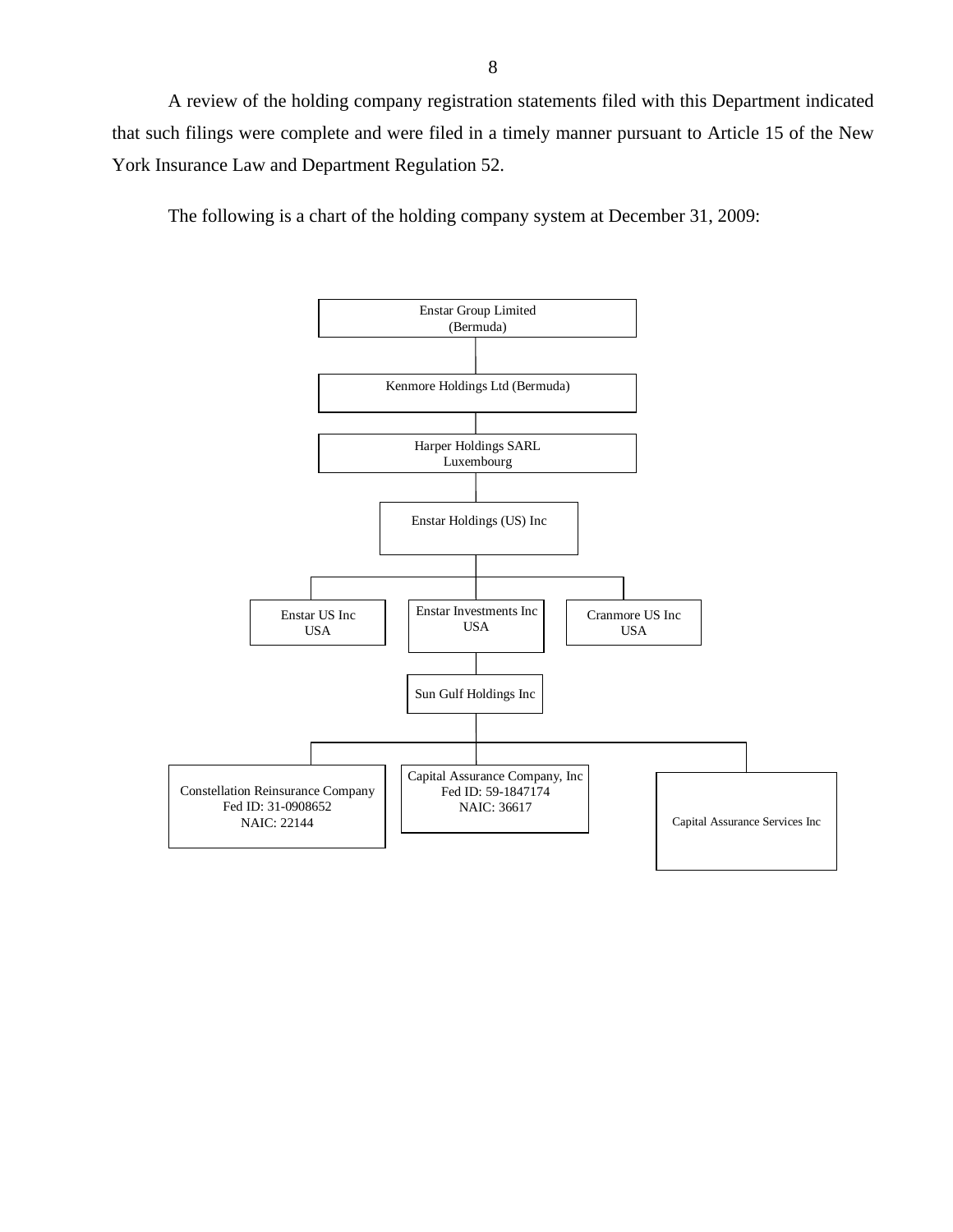At December 31, 2009, the Company was party to the following agreements with other members of its holding company system:

### Service Agreement

Effective January 30, 2009, the Company and Enstar (US) Inc. ("Enstar") entered into a service agreement in which Enstar would provide claims management, reinsurance recovery, accounting, processing, reporting, treasury, and third party provider services. The agreement was filed with this Department pursuant to Section 1505 of the New York Insurance Law.

### Tax Allocation Agreement

Effective January 30, 2009, the Company is a party to a tax allocation agreement with Enstar Holdings (US) Inc. ("EHUS") and various subsidiaries including the Company. The agreement provides for the calculation of the Company's tax liability on a separate basis. Settlements under the agreement shall be made within thirty days of the payment of any tax due or any tax refund actually received.

Upon review, it was noted that the tax allocation agreement was not submitted to this Department pursuant to Department Circular Letter No. 33 (1979), which states:

"Any domestic insurer which currently does not participate in a consolidated tax return shall file a copy of its tax allocation agreement with this Department within thirty days of electing to do so. Furthermore, notification to this Department should be given within thirty days of any amendment to or termination of a tax allocation agreement."

The agreement was subsequently submitted to the Department and non-objected to. However, it is recommended that in the future, the Company adhere to the provisions of Department Circular Letter No. 33 (1979).

### E. Significant Operating Ratios

The following ratios have been computed as of December 31, 2009, based upon the results of this examination:

| Net premiums written to policyholders' surplus                  | $N/A*$    |
|-----------------------------------------------------------------|-----------|
| Adjusted liabilities to liquid assets                           | $118\% *$ |
| Gross agents balances (in collection) to policyholders' surplus | $N/A$ *   |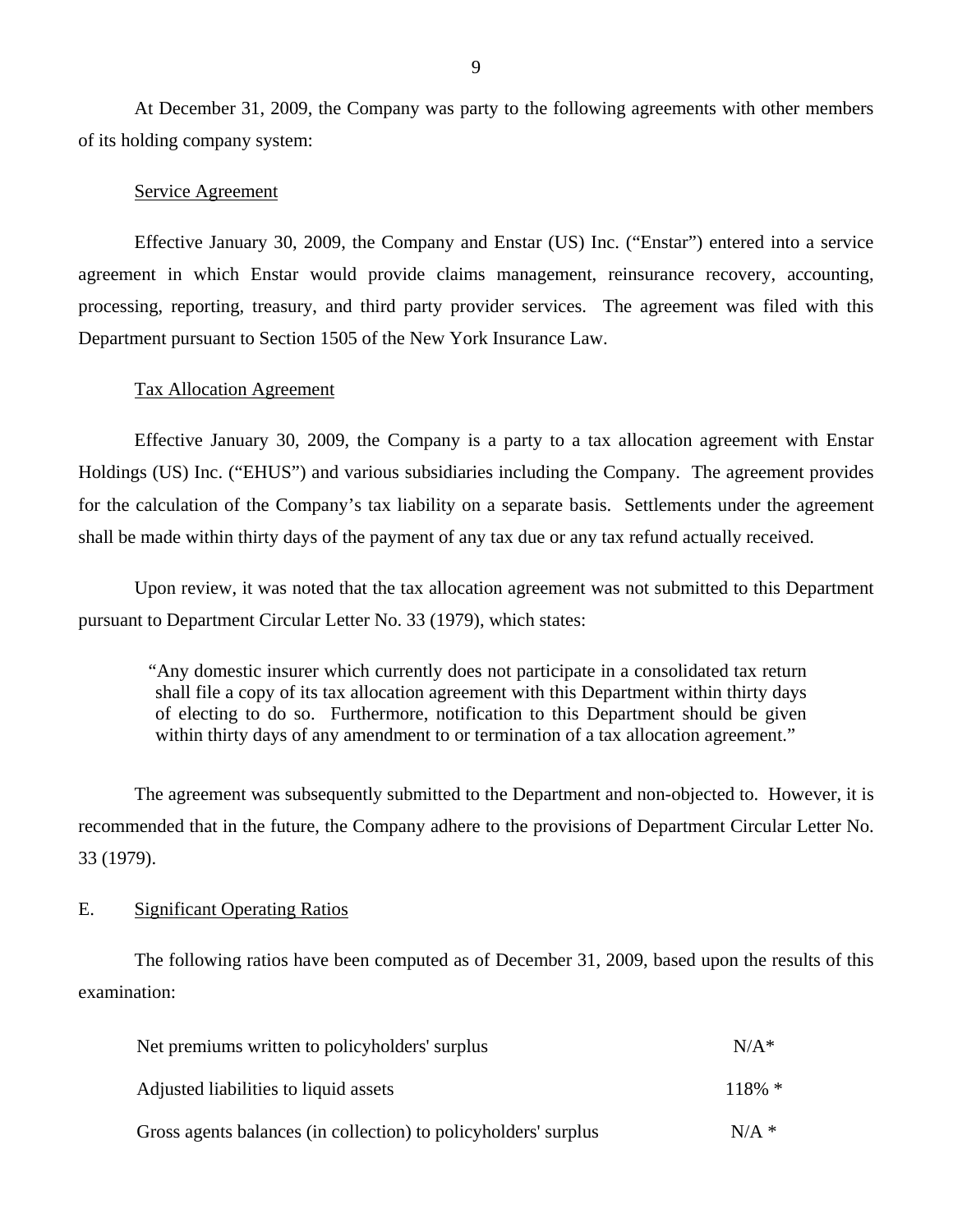<span id="page-11-0"></span>The above ratios denoted with an asterisk fall outside the benchmark ranges set forth in the Insurance Regulatory Information System of the National Association of Insurance Commissioners due to the fact that the Company currently does not write any business.

### F. Accounts and Records

A review of the Company's accounts, records and annual statement revealed the following:

### 1. General Expenses Finding

The Company did not provide any evidence of method(s) used to allocate salary and any other expenses among related parties. According to Department Regulation No. 30, Part 106.2, the Company should have allocated its expenses based on special studies or overhead on salaries.

It is recommended that the Company maintain records supporting the allocation of salary and any other expenses in accordance with Department Regulation 30, Part 106.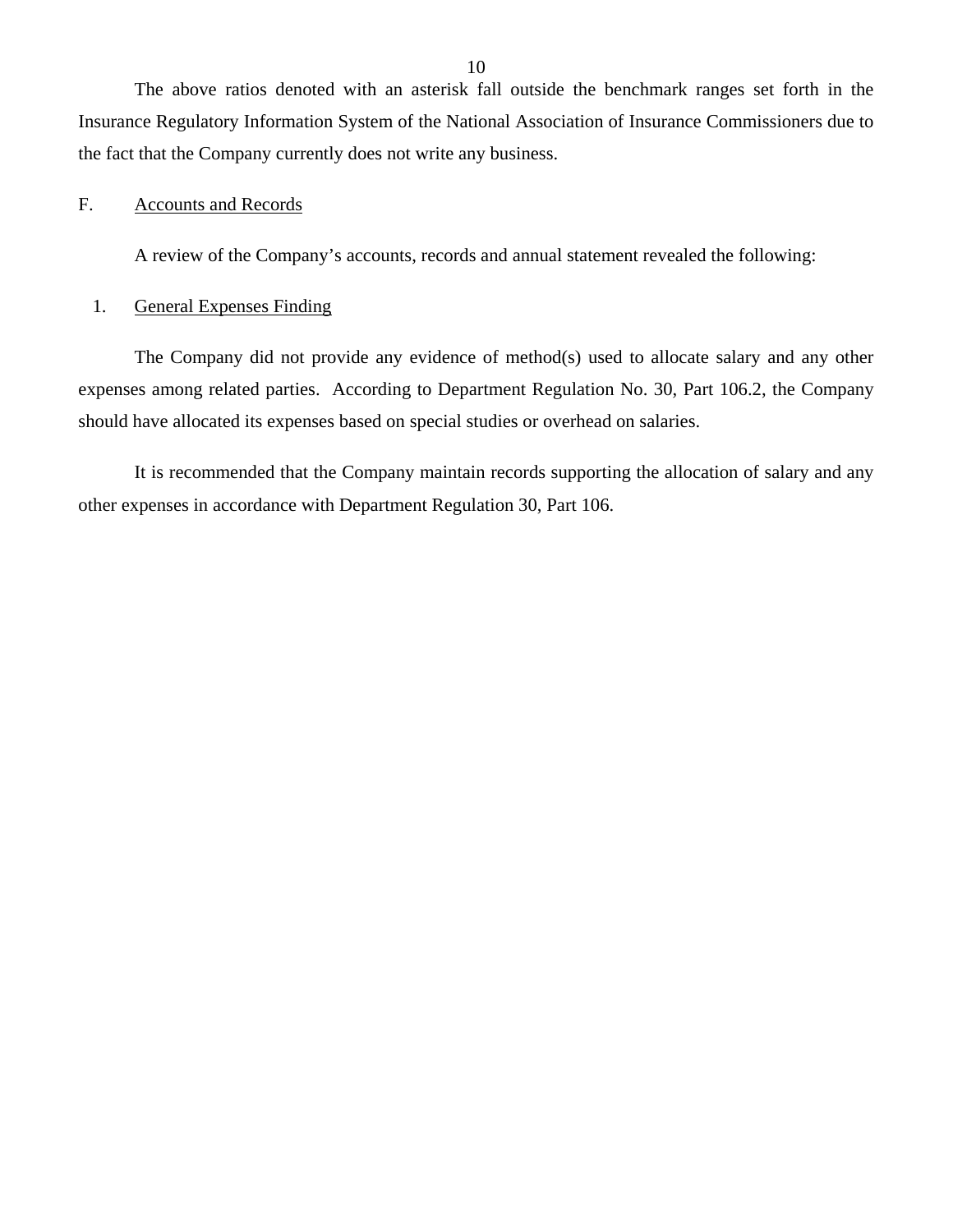### **3. FINANCIAL STATEMENTS**

## A Balance Sheet

The following shows the assets, liabilities and surplus as regards policyholders as of December 31, 2009 as determined by this examination and as reported by the Company:

| Assets                                             | Assets       | <b>Assets Not</b><br>Admitted | Net Admitted<br>Assets |
|----------------------------------------------------|--------------|-------------------------------|------------------------|
| <b>Bonds</b>                                       | \$2,606,058  | \$<br>$\mathbf{0}$            | \$2,606,058            |
| Cash, cash equivalents and short-term investments  | 8,223,775    | $\theta$                      | 8,223,775              |
| Investment income due and accrued                  | 83,230       | $\boldsymbol{0}$              | 83,230                 |
| Amounts recoverable from reinsurers                | 6,039,077    | $\Omega$                      | 6,039,077              |
| Current federal and foreign income tax recoverable |              |                               |                        |
| and interest thereon                               | 360,121      | $\Omega$                      | 360,121                |
| Net deferred tax asset                             | 216,841      | 216,841                       | 0                      |
| <b>Total assets</b>                                | \$17,529,102 | \$216,841                     | \$17,312,261           |
|                                                    |              |                               |                        |
| <b>Liabilities, Surplus and Other Funds</b>        |              |                               | Surplus                |
|                                                    |              |                               | <b>Increase</b>        |
| Liabilities                                        | Examination  | Company                       | (Decrease)             |
| Losses and loss adjustment expenses                | \$8,614,544  | \$7,691,544                   | \$(923,000)            |
| Reinsurance payable on paid losses and loss        |              |                               |                        |
| adjustment expenses                                | 1,733,495    | 1,733,495                     |                        |
| Provision for reinsurance                          | 3,399,603    | 3,399,603                     | $\Omega$               |
| <b>Total liabilities</b>                           | \$13,747,642 | \$12,824,642                  | \$(923,000)            |
| <b>Surplus and Other Funds</b>                     |              |                               |                        |
| Common capital stock                               | \$2,350,000  | \$2,350,000                   |                        |
| Gross paid in and contributed surplus              | 150,000      | 150,000                       |                        |
| Unassigned funds (surplus)                         | 1,064,619    | 1,987,619                     | \$(923,000)            |
| Surplus as regards policyholders                   | 3,564,619    | 4,487,619                     | \$(923,000)            |
|                                                    |              |                               |                        |
| Total liabilities, surplus and other funds         | \$17,312,261 | \$17,312,261                  |                        |

NOTE: The Internal Revenue Service has not yet begun to audit tax returns covering tax years 2005 through 2009. The examiner is unaware of any potential exposure of the Company to any tax assessment and no liability has been established herein relative to such contingency.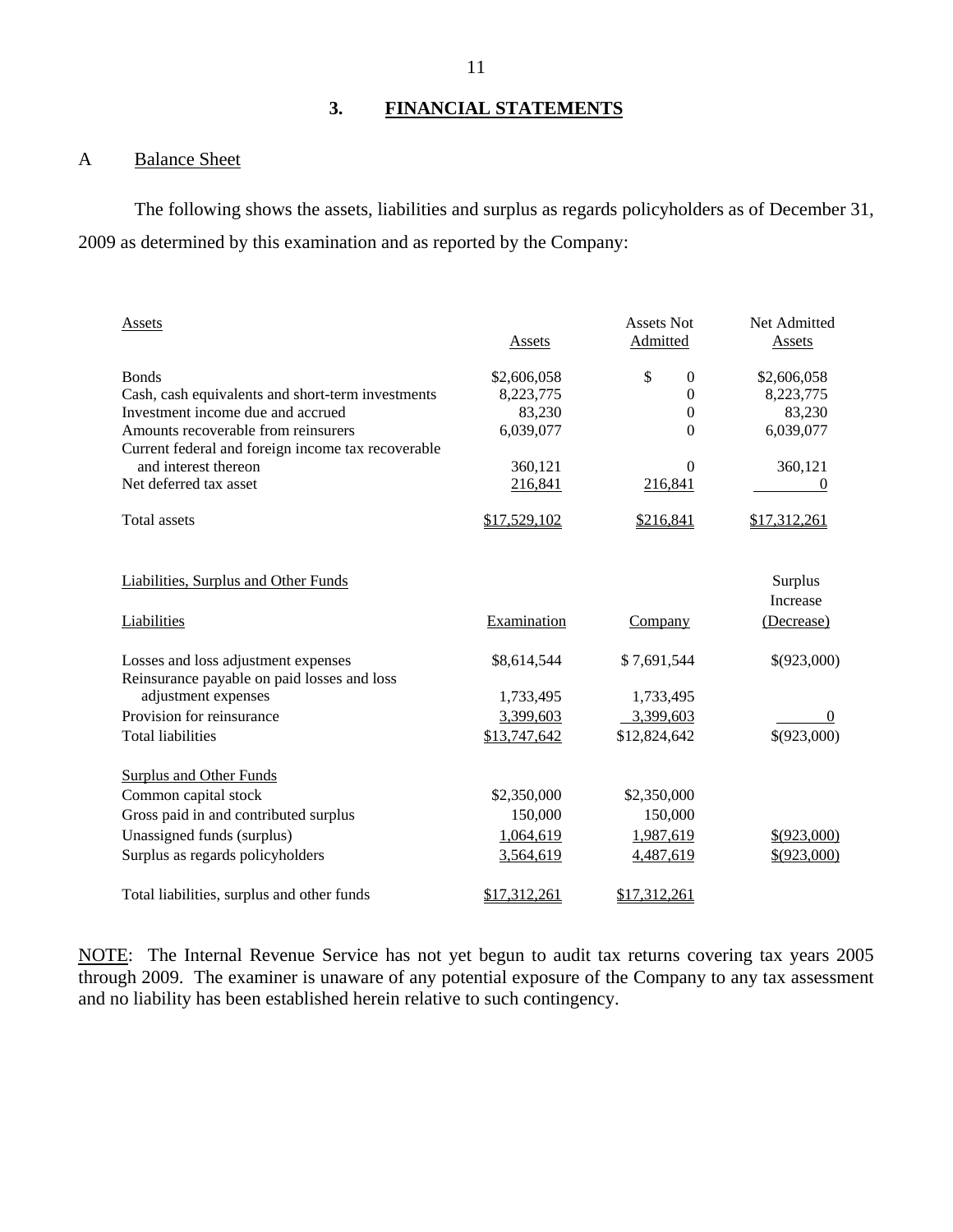## <span id="page-13-0"></span>B. Underwriting and Investment Exhibit

Surplus as regards policyholders increased \$9,760,694 during the five-year examination period January 1, 2005 through December 31, 2009, detailed as follows:

| <b>Underwriting Income</b>                                                                 |                    |                                |
|--------------------------------------------------------------------------------------------|--------------------|--------------------------------|
| Premiums earned                                                                            |                    | $\mathbb{S}$<br>$\overline{0}$ |
| Deductions:<br>Losses and loss adjustment expenses incurred                                | \$<br>66,115       |                                |
| Total underwriting deductions                                                              |                    | 66,115                         |
| Net underwriting gain or (loss)                                                            |                    | \$(66,115)                     |
| <b>Investment Income</b>                                                                   |                    |                                |
| Net investment income earned<br>Net realized capital gain                                  | \$1,546,782<br>566 |                                |
| Net investment gain or (loss)                                                              |                    | 1,547,348                      |
| Other Income                                                                               |                    |                                |
| Loss portfolio transfer gain (loss)                                                        | \$10,677,985       |                                |
| Aggregate write-ins for miscellaneous income                                               | (605, 120)         |                                |
| Total other income                                                                         |                    | 10,072,865                     |
| Net income after dividends to policyholders but before federal<br>and foreign income taxes |                    | \$11,554,098                   |
| Federal and foreign income taxes incurred                                                  |                    | 1,967,847                      |
| Net income                                                                                 |                    | \$9,586,251                    |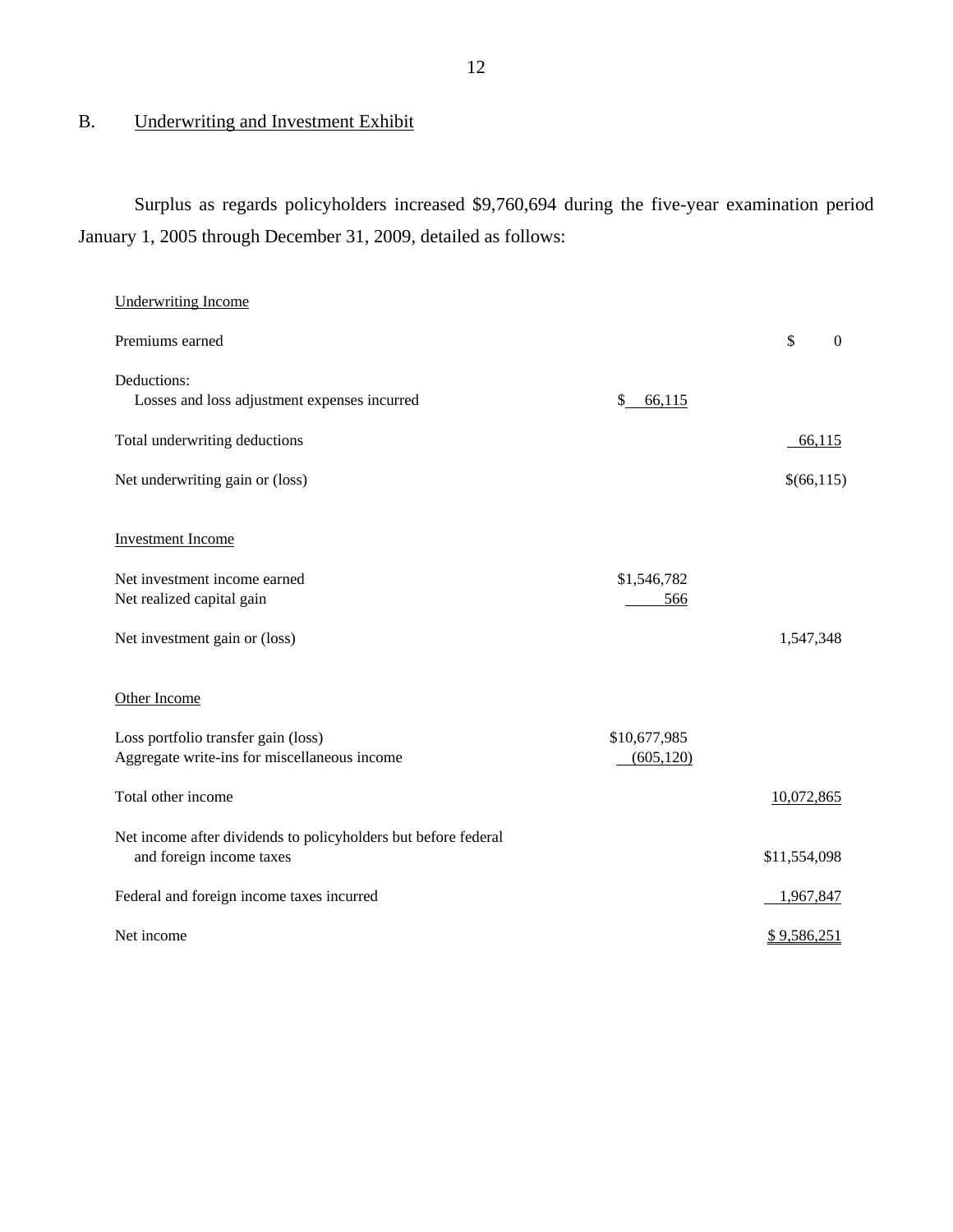## C. Capital and Surplus Account

Surplus as regards policyholders per report on examination as of December 31, 2004  $\{(6,196,075)$ 

|                                                     | Gains in<br><b>Surplus</b> | Losses in<br><b>Surplus</b> |              |
|-----------------------------------------------------|----------------------------|-----------------------------|--------------|
| Net income                                          | \$9,586,251                |                             |              |
| Change in net deferred income tax                   | 216,841                    |                             |              |
| Change in nonadmitted assets                        |                            | \$216,841                   |              |
| Change in provision for reinsurance                 | 108,322                    |                             |              |
| Change in surplus notes                             | 138,000                    |                             |              |
| Aggregate write-ins for gains and losses in surplus | 0                          | 71,879                      |              |
| Total gains and losses                              | \$10,049,414               | \$288,720                   |              |
| Net increase (decrease) in surplus                  |                            |                             | 9,760,694    |
| Surplus as regards policyholders per report on      |                            |                             |              |
| examination as of December 31, 2009                 |                            |                             | \$ 3,564,619 |

## **4. LOSSES AND LOSS ADJUSTMENT EXPENSES**

The examination liability for the captioned items of \$8,614,544 is \$923,000 more than the \$7,691,544 reported by the Company as of December 31, 2009. The examination analysis was conducted in accordance with generally accepted actuarial principles and practices and was based on statistical information contained in the Company's internal records and in its filed annual statements.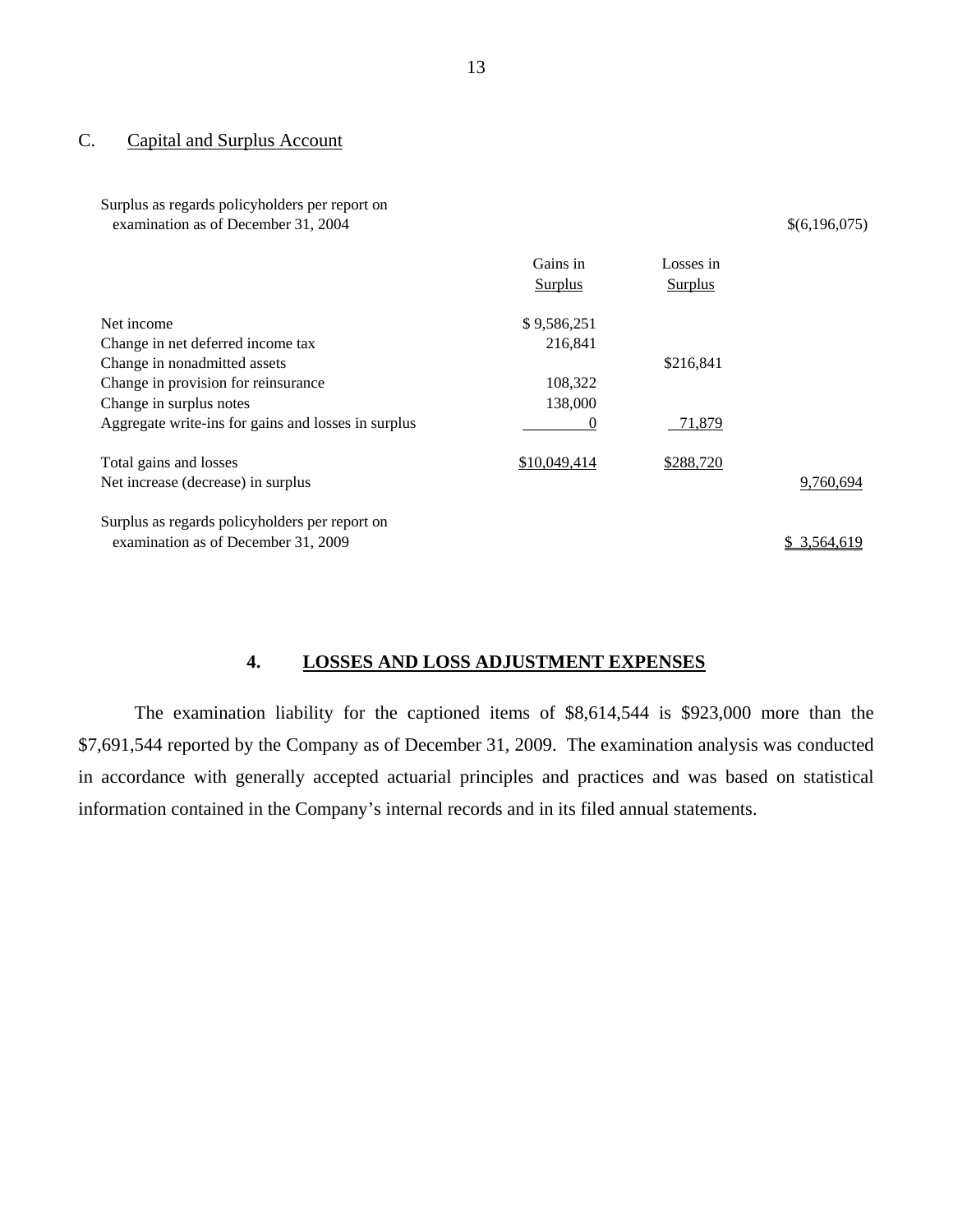The prior report on examination contained seven recommendations as follows (page numbers refer to the prior report):

## ITEM PAGE NO.

B. Management

## Board of Directors

It was recommended that the board of directors hold the requisite number of regular meetings as set forth in its by-laws. 5

The Company has not complied with this recommendation. A similar comment is made in this report.

### Conflict of Interest

It was recommended that the Company ensure that all directors and officers complete conflict of interest statements annually. 6

The Company has complied with this recommendation.

## C. Abandoned Property Law

It was recommended that the Company file its abandoned property reports on a timely basis pursuant to the provisions of Section 1316 of the New York State Abandoned Law. 10

The Company has complied with this recommendation.

## D. Accounts and Records

## (i) Prior Report Acknowledgement

It was recommended that the Company comply with Section 312(b) of the New York Insurance Law. 11

The Company has complied with this recommendation.

(ii) It was recommended that the Company obtain an engagement letter that complies with Department Regulation 118 from its CPA firm. 11

The Company was granted an exemption from engaging a CPA firm. Therefore, this recommendation is no longer warranted.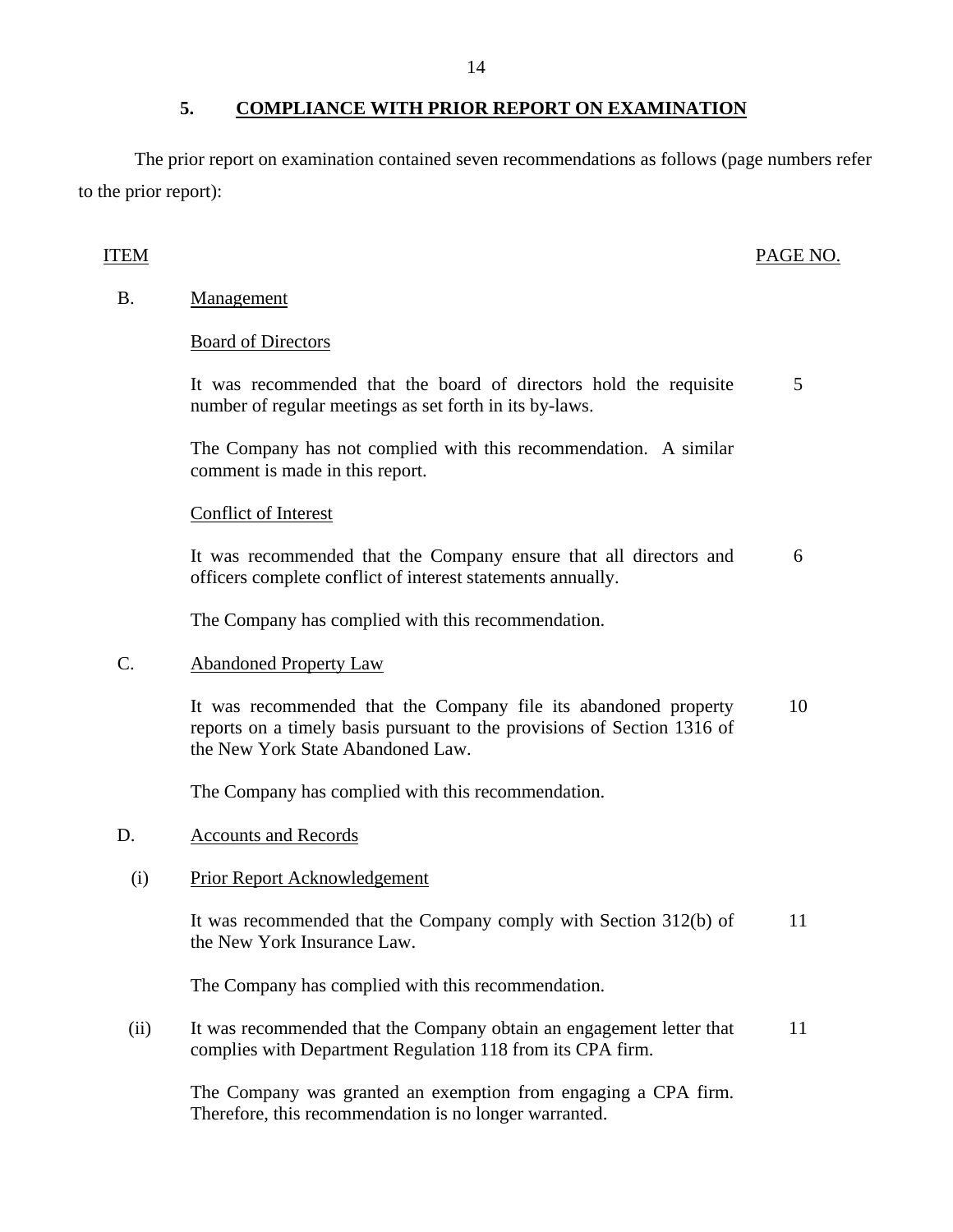### <span id="page-16-0"></span>E. Losses and Loss Adjustment Expenses

(i) It was recommended that the Company provide complete and accurate 16 loss and loss adjustment expense data to the Department in a timely manner.

The Company has complied with this recommendation.

(ii) It was recommended that the Company's Actuarial Report underlying 16 the Statement of Actuarial Opinion contain appropriate documentation that would be sufficient for another actuary practicing in the same field to evaluate the work.

The Company has complied with this recommendation.

## **6. SUMMARY OF COMMENTS AND RECOMMENDATIONS**

### ITEM PAGE NO.

### A. Management

### Board of Directors

It is recommended that the board of directors hold the requisite number 5 of regular meetings as set forth in its by-laws. A similar comment was made in the prior report on examination.

### B. Holding Company System

It is recommended that in the future, the Company adhere to the 9 provisions of Department Circular Letter No. 33 (1979).

### C. Accounts and Records

It is recommended that the Company maintain records supporting the 10 allocation of salary and any other expenses in accordance with Department Regulation 30, Part 106.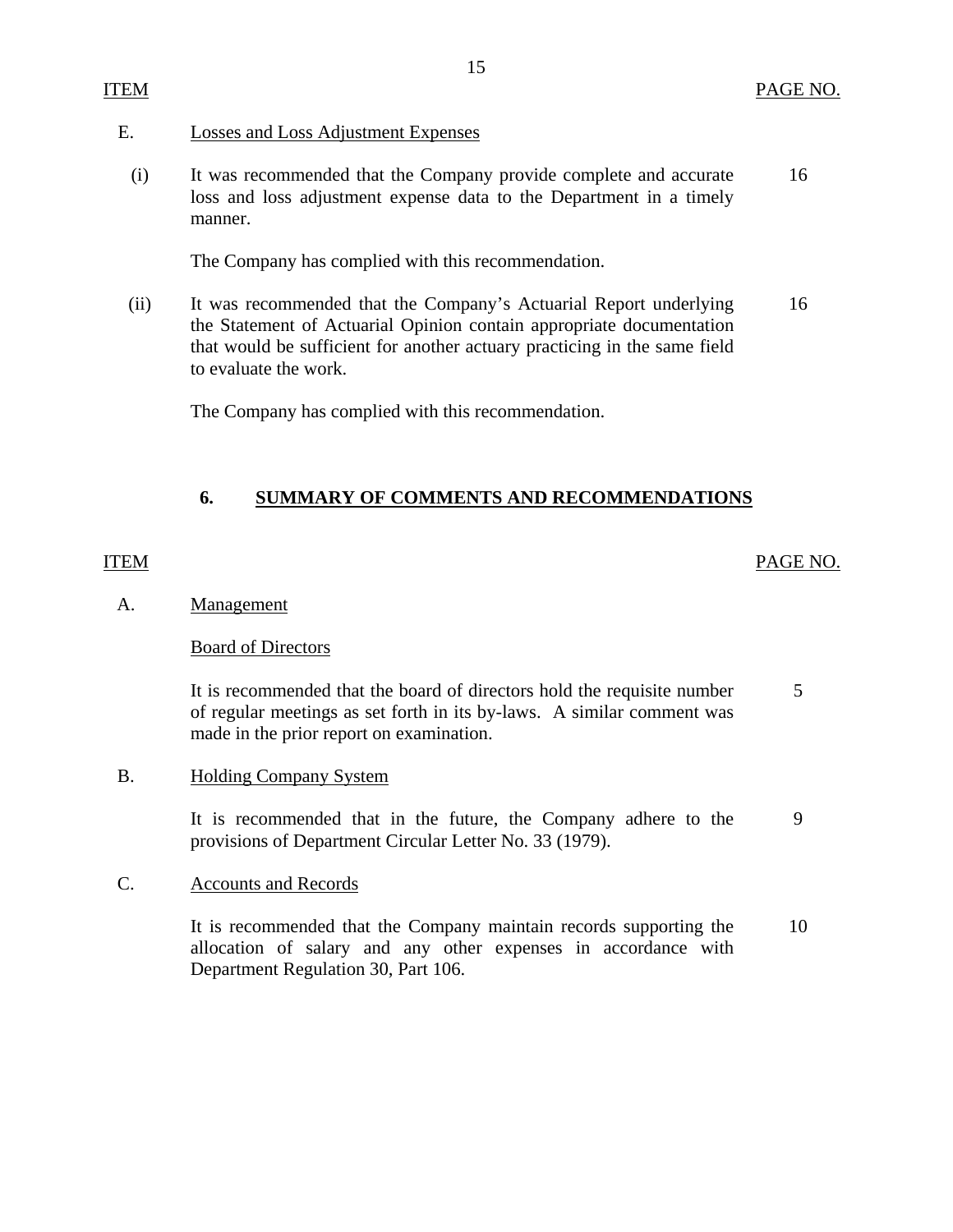Respectfully submitted,

 $\sqrt{S}$  Sheik Mohamed, CFE, CPCU, CPA Senior Insurance Examiner

STATE OF NEW YORK ) )ss: COUNTY OF NEW YORK )

SHEIK MOHAMED, being duly sworn, deposes and says that the foregoing report, subscribed by him, is true to the best of his knowledge and belief.

 $\sqrt{S}$ Sheik Mohamed

Subscribed and sworn to before me

this  $\qquad \qquad$  day of  $\qquad \qquad$  , 2010.